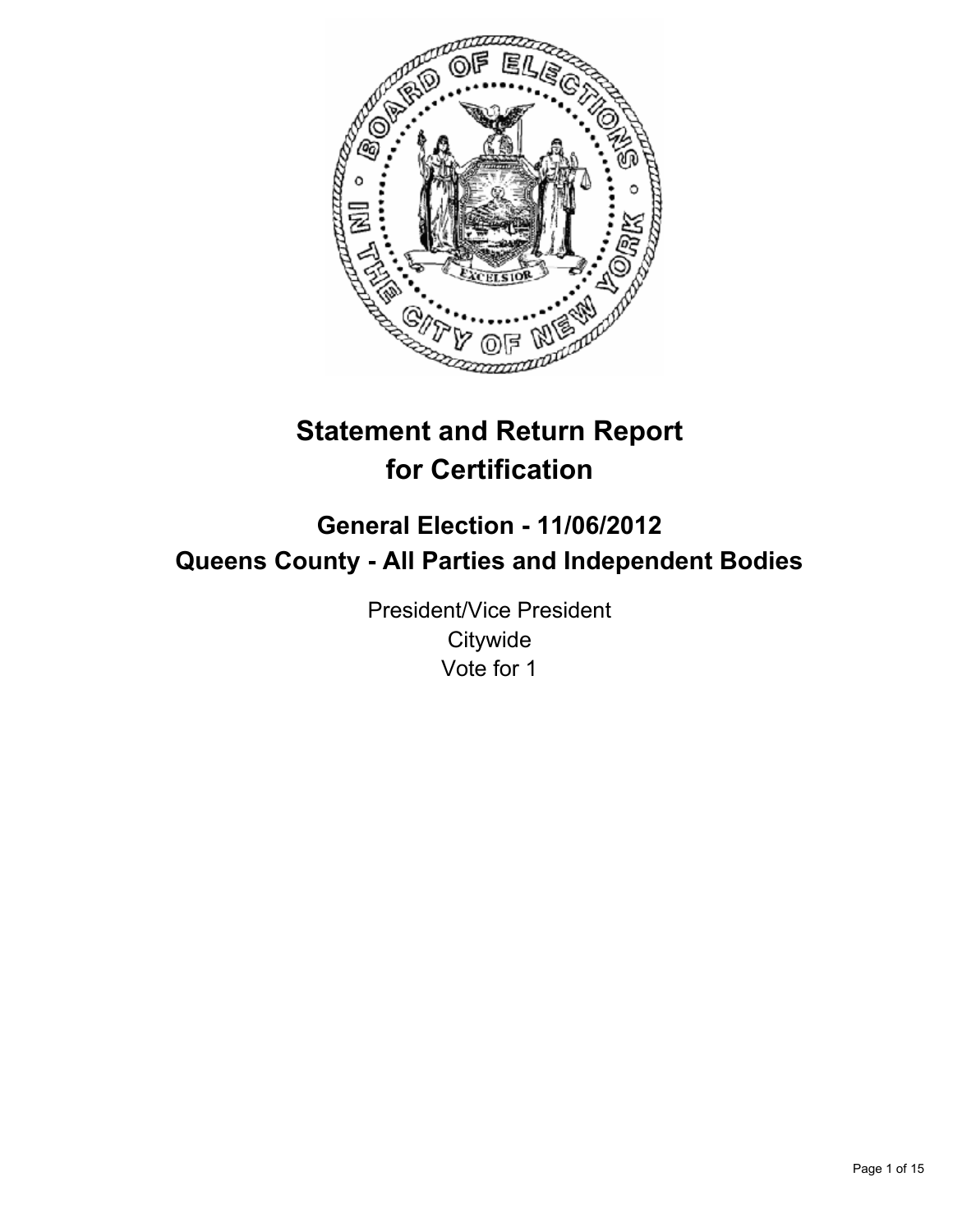

| <b>PUBLIC COUNTER</b>                                    | 20,510         |
|----------------------------------------------------------|----------------|
| <b>EMERGENCY</b>                                         | 0              |
| ABSENTEE/MILITARY                                        | 1,307          |
| <b>FEDERAL</b>                                           | 413            |
| <b>SPECIAL PRESIDENTIAL</b>                              | $\mathbf{0}$   |
| <b>AFFIDAVIT</b>                                         | 9,174          |
| <b>Total Ballots</b>                                     | 31,404         |
| Less - Inapplicable Federal/Special Presidential Ballots | 0              |
| <b>Total Applicable Ballots</b>                          | 31,404         |
| BARACK OBAMA / JOE BIDEN (DEMOCRATIC)                    | 18,763         |
| MITT ROMNEY / PAUL RYAN (REPUBLICAN)                     | 10,298         |
| MITT ROMNEY / PAUL RYAN (CONSERVATIVE)                   | 1,326          |
| BARACK OBAMA / JOE BIDEN (WORKING FAMILIES)              | 439            |
| JILL STEIN / CHERI HONKALA (GREEN)                       | 84             |
| PETA LINDSAY / YARI OSORIO (SOCIALISM & LIB)             | $\overline{7}$ |
| GARY JOHNSON / JAMES P. GRAY (LIBERTARIAN)               | 93             |
| VIRGIL GOODE / JIM CLYMER (CONSTITUTION)                 | 13             |
| <b>BARACK OBAMA (WRITE-IN)</b>                           | 5              |
| MITT ROMNEY (WRITE-IN)                                   | 23             |
| STEPHEN DURHAM (WRITE-IN)                                | 1              |
| UNATTRIBUTABLE WRITE-IN (WRITE-IN)                       | 22             |
| <b>Total Votes</b>                                       | 31,074         |
| Unrecorded                                               | 330            |

| <b>PUBLIC COUNTER</b>                                    | 30,243   |
|----------------------------------------------------------|----------|
| <b>EMERGENCY</b>                                         | 0        |
| <b>ABSENTEE/MILITARY</b>                                 | 1,123    |
| <b>FFDFRAL</b>                                           | 245      |
| SPECIAL PRESIDENTIAL                                     | 0        |
| <b>AFFIDAVIT</b>                                         | 3,005    |
| <b>Total Ballots</b>                                     | 34,616   |
| Less - Inapplicable Federal/Special Presidential Ballots | $\Omega$ |
| <b>Total Applicable Ballots</b>                          | 34,616   |
| BARACK OBAMA / JOE BIDEN (DEMOCRATIC)                    | 26,465   |
| MITT ROMNEY / PAUL RYAN (REPUBLICAN)                     | 6,623    |
| MITT ROMNEY / PAUL RYAN (CONSERVATIVE)                   | 511      |
| BARACK OBAMA / JOE BIDEN (WORKING FAMILIES)              | 439      |
| JILL STEIN / CHERI HONKALA (GREEN)                       | 140      |
| PETA LINDSAY / YARI OSORIO (SOCIALISM & LIB)             | 9        |
| GARY JOHNSON / JAMES P. GRAY (LIBERTARIAN)               | 128      |
| VIRGIL GOODE / JIM CLYMER (CONSTITUTION)                 | 12       |
| <b>BARACK OBAMA (WRITE-IN)</b>                           | 12       |
| MITT ROMNEY (WRITE-IN)                                   | 5        |
| UNATTRIBUTABLE WRITE-IN (WRITE-IN)                       | 39       |
| <b>Total Votes</b>                                       | 34,383   |
| Unrecorded                                               | 233      |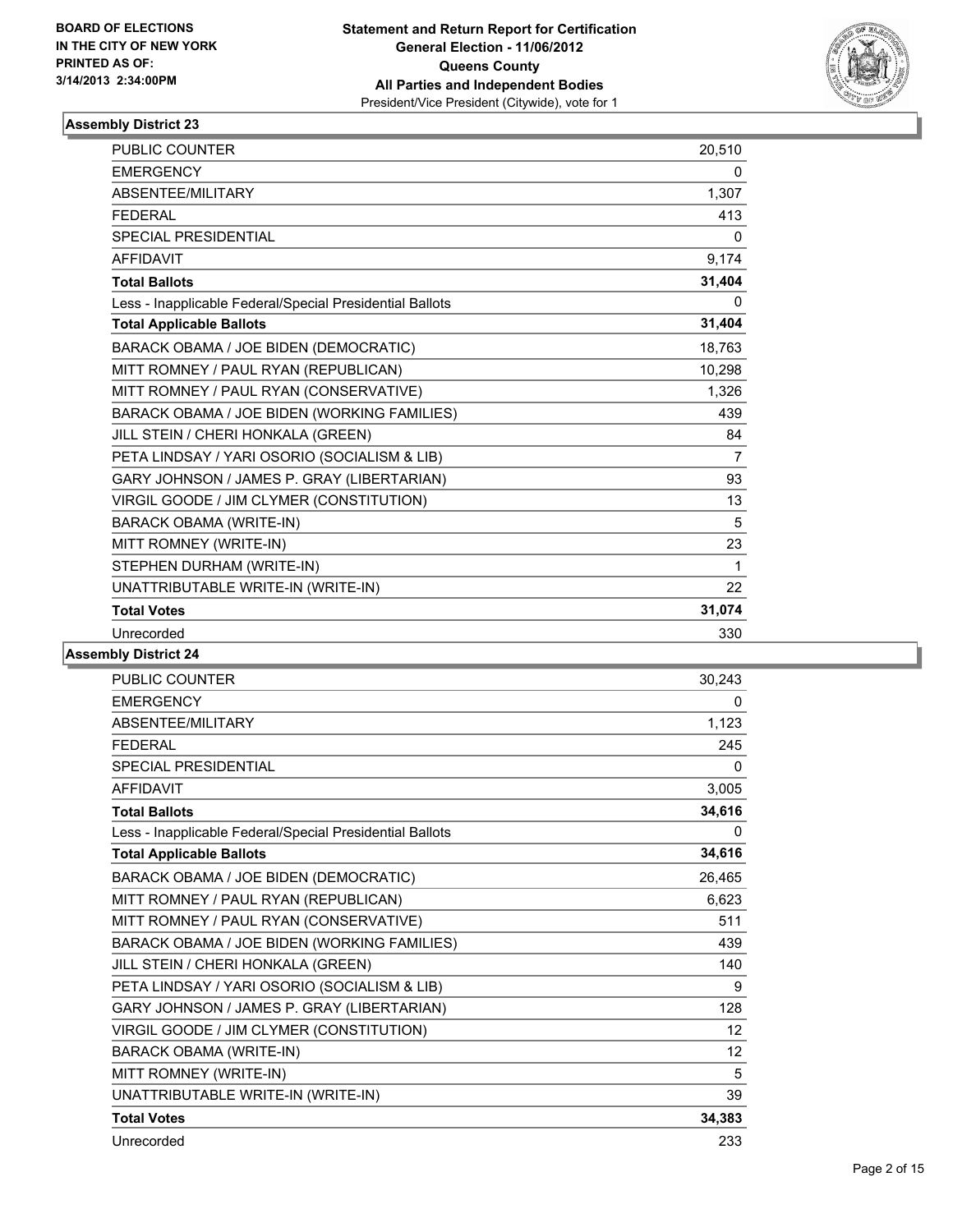

| <b>PUBLIC COUNTER</b>                                    | 27,846 |
|----------------------------------------------------------|--------|
| <b>EMERGENCY</b>                                         | 0      |
| ABSENTEE/MILITARY                                        | 980    |
| <b>FEDERAL</b>                                           | 351    |
| SPECIAL PRESIDENTIAL                                     | 0      |
| <b>AFFIDAVIT</b>                                         | 2,072  |
| <b>Total Ballots</b>                                     | 31,249 |
| Less - Inapplicable Federal/Special Presidential Ballots | 0      |
| <b>Total Applicable Ballots</b>                          | 31,249 |
| BARACK OBAMA / JOE BIDEN (DEMOCRATIC)                    | 20,489 |
| MITT ROMNEY / PAUL RYAN (REPUBLICAN)                     | 8,898  |
| MITT ROMNEY / PAUL RYAN (CONSERVATIVE)                   | 671    |
| BARACK OBAMA / JOE BIDEN (WORKING FAMILIES)              | 470    |
| JILL STEIN / CHERI HONKALA (GREEN)                       | 136    |
| PETA LINDSAY / YARI OSORIO (SOCIALISM & LIB)             | 9      |
| GARY JOHNSON / JAMES P. GRAY (LIBERTARIAN)               | 149    |
| VIRGIL GOODE / JIM CLYMER (CONSTITUTION)                 | 22     |
| <b>BARACK OBAMA (WRITE-IN)</b>                           | 6      |
| MITT ROMNEY (WRITE-IN)                                   | 6      |
| STEPHEN DURHAM (WRITE-IN)                                | 1      |
| UNATTRIBUTABLE WRITE-IN (WRITE-IN)                       | 25     |
| <b>Total Votes</b>                                       | 30,882 |
| Unrecorded                                               | 367    |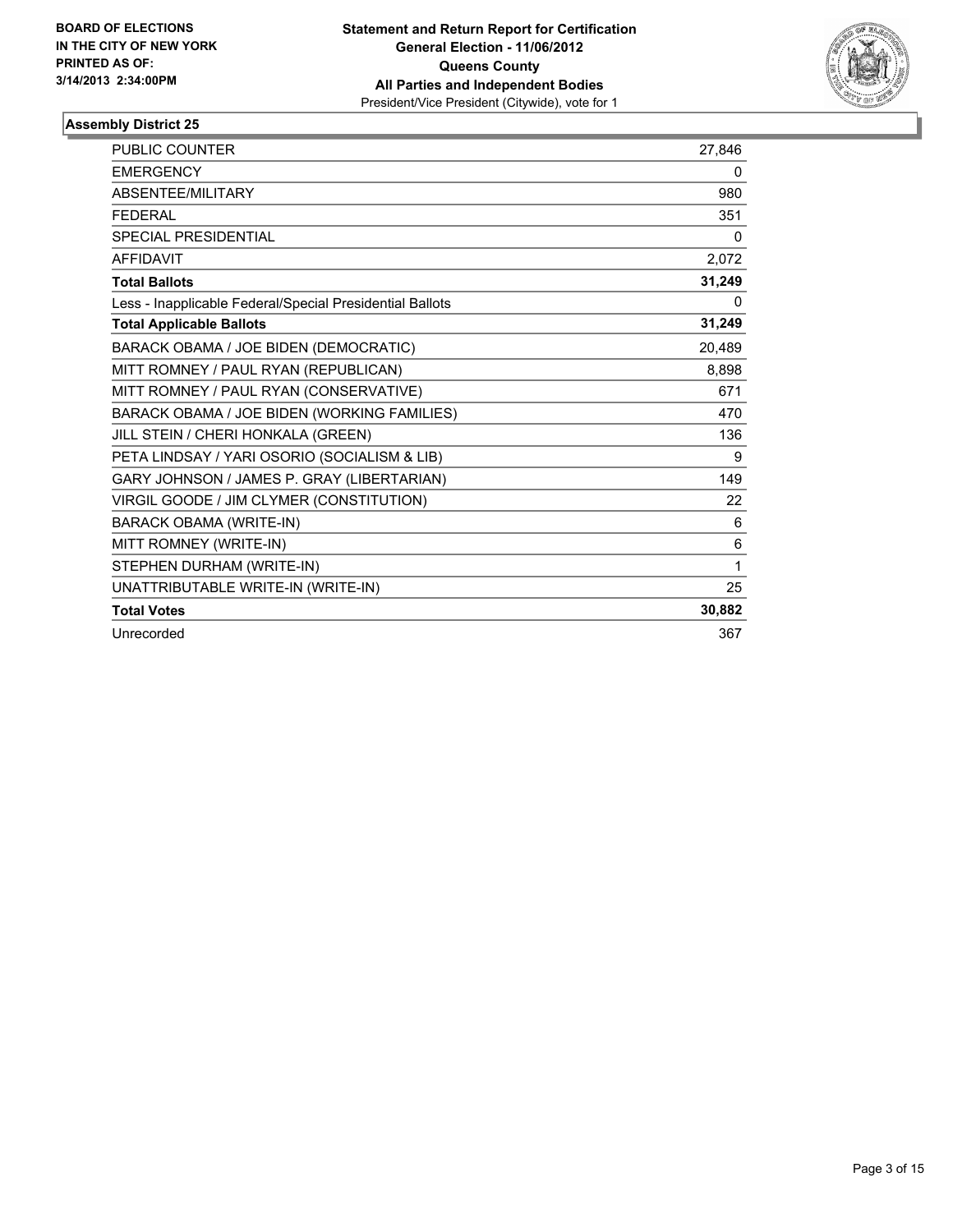

| <b>PUBLIC COUNTER</b>                                    | 37,869 |
|----------------------------------------------------------|--------|
| <b>EMERGENCY</b>                                         | 0      |
| ABSENTEE/MILITARY                                        | 1,718  |
| <b>FEDERAL</b>                                           | 242    |
| SPECIAL PRESIDENTIAL                                     | 1      |
| <b>AFFIDAVIT</b>                                         | 2,550  |
| <b>Total Ballots</b>                                     | 42,380 |
| Less - Inapplicable Federal/Special Presidential Ballots | 0      |
| <b>Total Applicable Ballots</b>                          | 42,380 |
| BARACK OBAMA / JOE BIDEN (DEMOCRATIC)                    | 24,821 |
| MITT ROMNEY / PAUL RYAN (REPUBLICAN)                     | 14,777 |
| MITT ROMNEY / PAUL RYAN (CONSERVATIVE)                   | 1.360  |
| BARACK OBAMA / JOE BIDEN (WORKING FAMILIES)              | 611    |
| JILL STEIN / CHERI HONKALA (GREEN)                       | 187    |
| PETA LINDSAY / YARI OSORIO (SOCIALISM & LIB)             | 8      |
| GARY JOHNSON / JAMES P. GRAY (LIBERTARIAN)               | 235    |
| VIRGIL GOODE / JIM CLYMER (CONSTITUTION)                 | 24     |
| <b>BARACK OBAMA (WRITE-IN)</b>                           | 7      |
| MICHAEL BLOOMBERG (WRITE-IN)                             | 1      |
| MITT ROMNEY (WRITE-IN)                                   | 3      |
| UNATTRIBUTABLE WRITE-IN (WRITE-IN)                       | 50     |
| <b>Total Votes</b>                                       | 42,084 |
| Unrecorded                                               | 296    |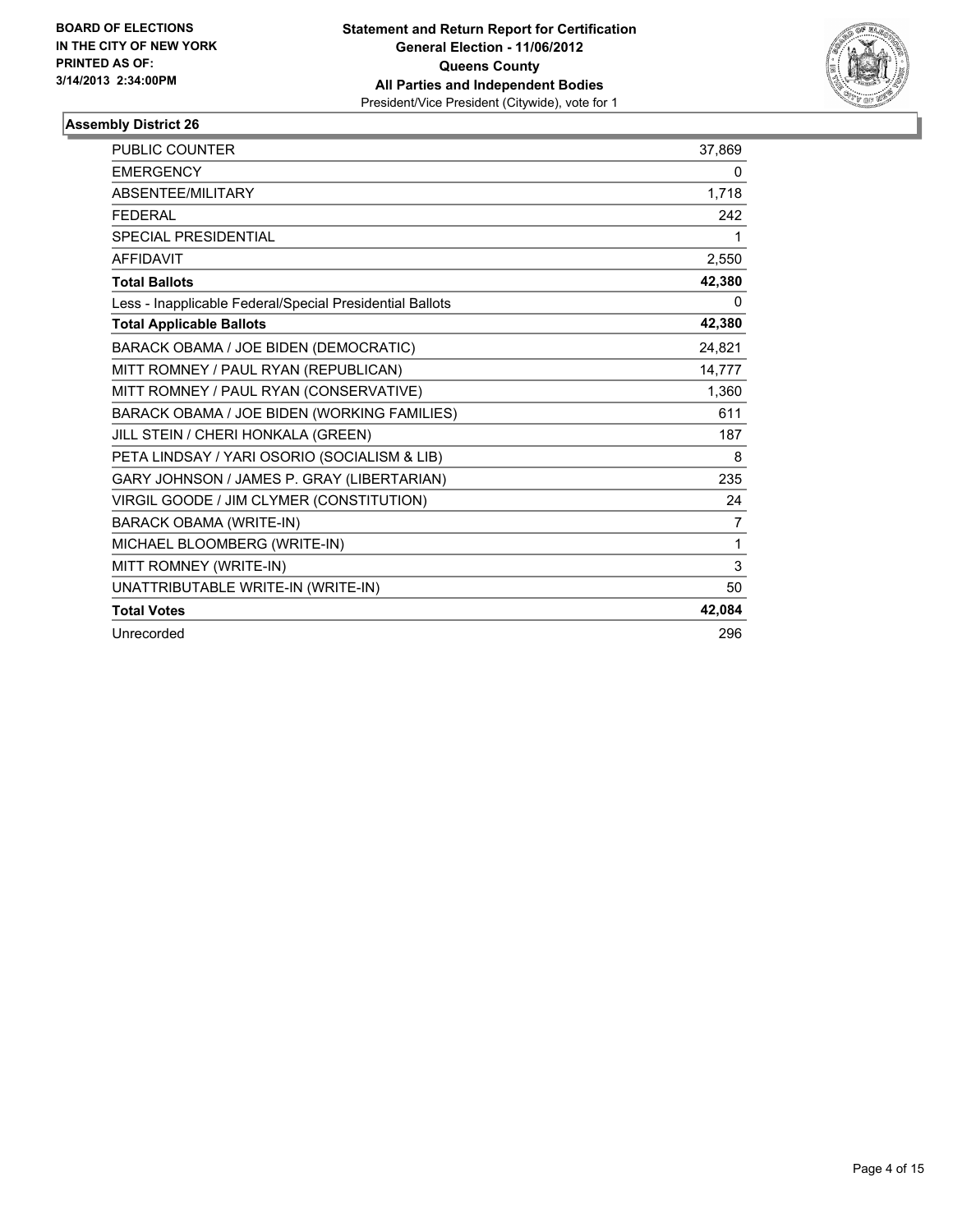

| <b>PUBLIC COUNTER</b>                                    | 30,374       |
|----------------------------------------------------------|--------------|
| <b>EMERGENCY</b>                                         | 10           |
| <b>ABSENTEE/MILITARY</b>                                 | 1,210        |
| <b>FEDERAL</b>                                           | 742          |
| <b>SPECIAL PRESIDENTIAL</b>                              | 0            |
| <b>AFFIDAVIT</b>                                         | 2,748        |
| <b>Total Ballots</b>                                     | 35,084       |
| Less - Inapplicable Federal/Special Presidential Ballots | 0            |
| <b>Total Applicable Ballots</b>                          | 35,084       |
| BARACK OBAMA / JOE BIDEN (DEMOCRATIC)                    | 22,377       |
| MITT ROMNEY / PAUL RYAN (REPUBLICAN)                     | 10,611       |
| MITT ROMNEY / PAUL RYAN (CONSERVATIVE)                   | 769          |
| BARACK OBAMA / JOE BIDEN (WORKING FAMILIES)              | 575          |
| JILL STEIN / CHERI HONKALA (GREEN)                       | 167          |
| PETA LINDSAY / YARI OSORIO (SOCIALISM & LIB)             | 9            |
| GARY JOHNSON / JAMES P. GRAY (LIBERTARIAN)               | 197          |
| VIRGIL GOODE / JIM CLYMER (CONSTITUTION)                 | 16           |
| BARACK OBAMA (WRITE-IN)                                  | 7            |
| JAMES HARRIS (WRITE-IN)                                  | $\mathbf{1}$ |
| MITT ROMNEY (WRITE-IN)                                   | 36           |
| ROSS C. ANDERSON (WRITE-IN)                              | 2            |
| UNATTRIBUTABLE WRITE-IN (WRITE-IN)                       | 14           |
| <b>Total Votes</b>                                       | 34,781       |
| Unrecorded                                               | 303          |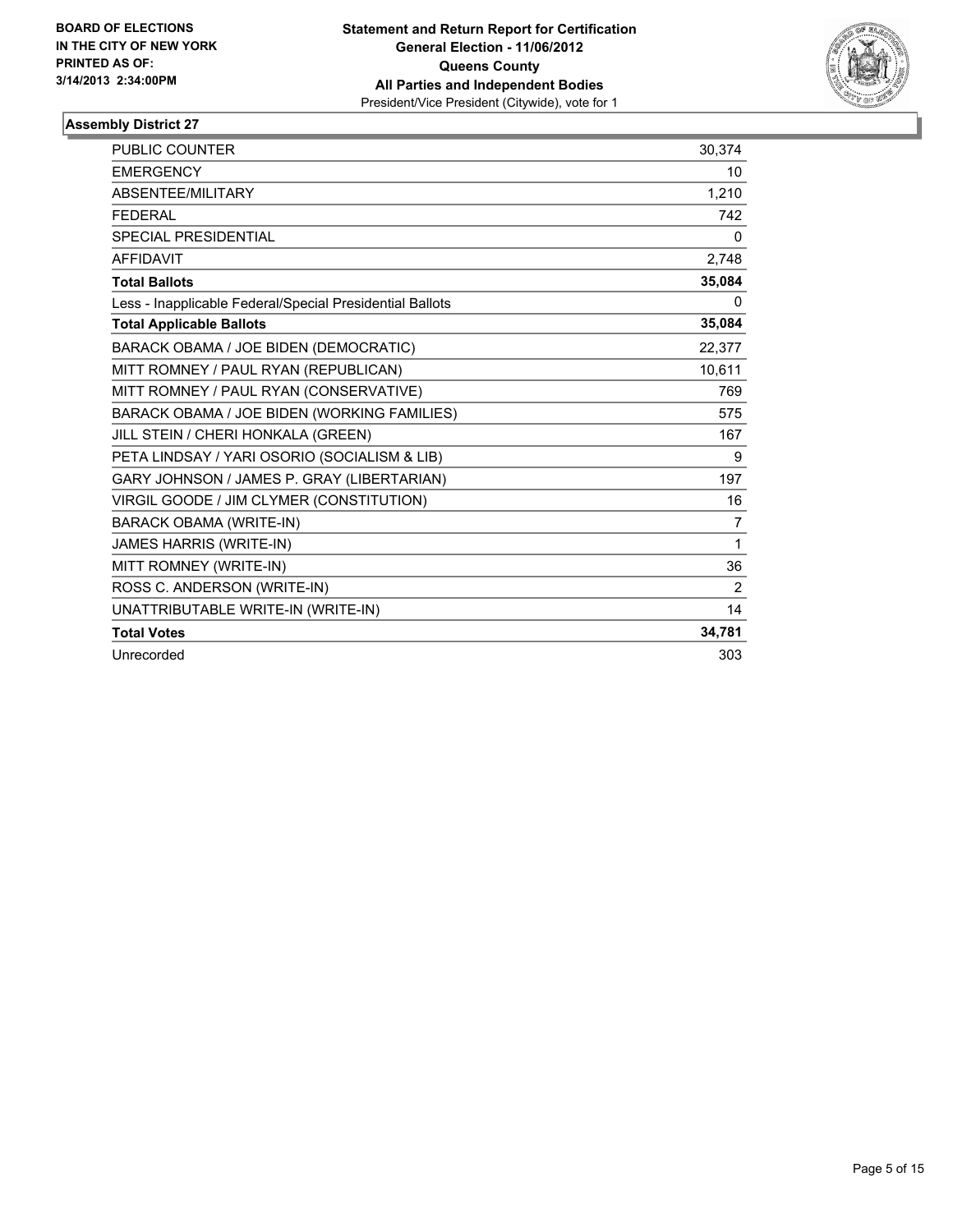

| <b>PUBLIC COUNTER</b>                                    | 35,397         |
|----------------------------------------------------------|----------------|
| <b>EMERGENCY</b>                                         | 24             |
| ABSENTEE/MILITARY                                        | 1,579          |
| <b>FEDERAL</b>                                           | 498            |
| <b>SPECIAL PRESIDENTIAL</b>                              | 0              |
| <b>AFFIDAVIT</b>                                         | 2,462          |
| <b>Total Ballots</b>                                     | 39,960         |
| Less - Inapplicable Federal/Special Presidential Ballots | 0              |
| <b>Total Applicable Ballots</b>                          | 39,960         |
| BARACK OBAMA / JOE BIDEN (DEMOCRATIC)                    | 24,748         |
| MITT ROMNEY / PAUL RYAN (REPUBLICAN)                     | 12,444         |
| MITT ROMNEY / PAUL RYAN (CONSERVATIVE)                   | 1,030          |
| BARACK OBAMA / JOE BIDEN (WORKING FAMILIES)              | 783            |
| JILL STEIN / CHERI HONKALA (GREEN)                       | 253            |
| PETA LINDSAY / YARI OSORIO (SOCIALISM & LIB)             | 14             |
| GARY JOHNSON / JAMES P. GRAY (LIBERTARIAN)               | 281            |
| VIRGIL GOODE / JIM CLYMER (CONSTITUTION)                 | 23             |
| <b>BARACK OBAMA (WRITE-IN)</b>                           | 12             |
| MITT ROMNEY (WRITE-IN)                                   | 14             |
| ROSS ANDERSON (WRITE-IN)                                 | 1              |
| ROSS C. ANDERSON (WRITE-IN)                              | $\overline{2}$ |
| UNATTRIBUTABLE WRITE-IN (WRITE-IN)                       | 31             |
| <b>Total Votes</b>                                       | 39,636         |
| Unrecorded                                               | 324            |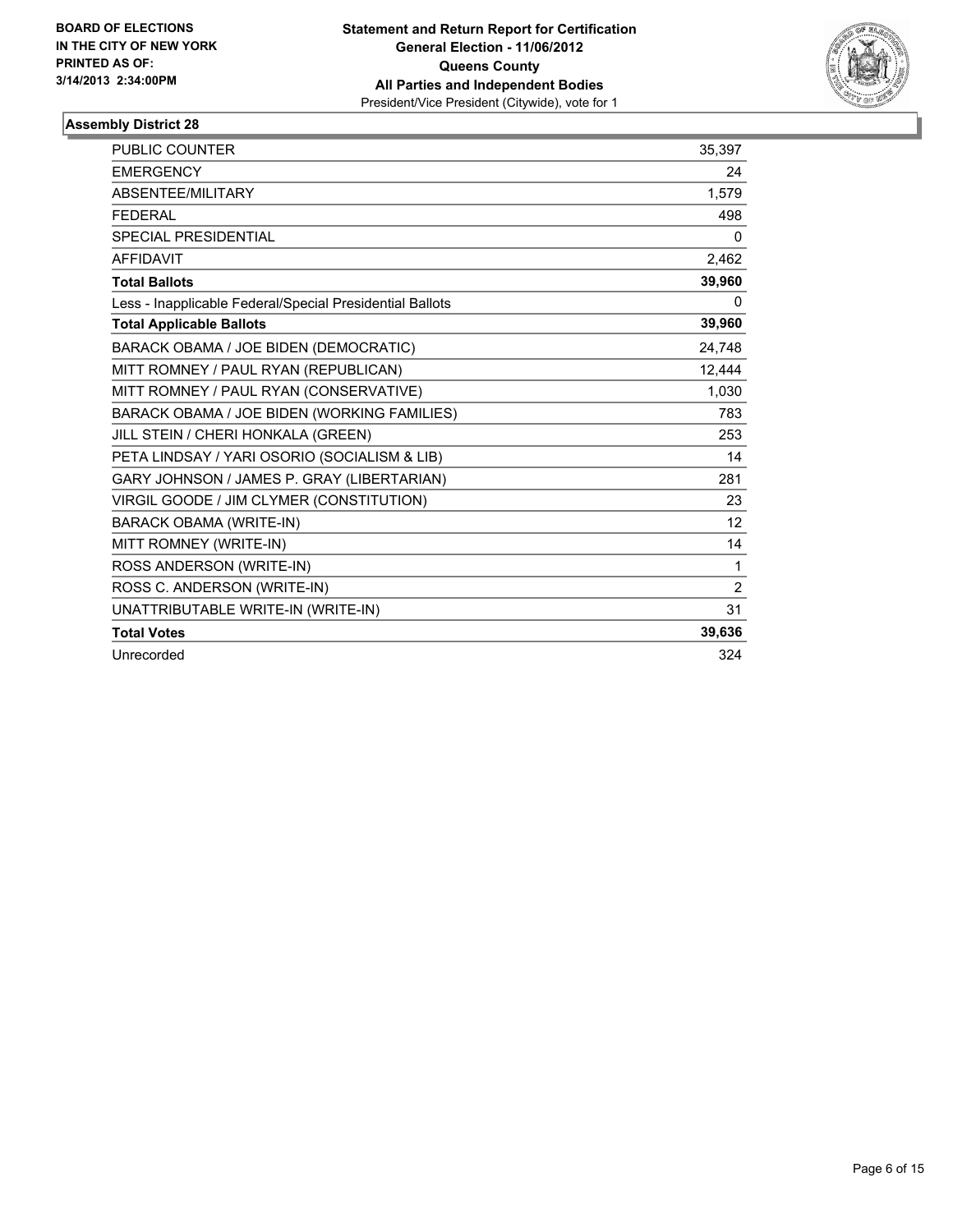

| <b>PUBLIC COUNTER</b>                                    | 37,036   |
|----------------------------------------------------------|----------|
| <b>EMERGENCY</b>                                         | 33       |
| <b>ABSENTEE/MILITARY</b>                                 | 1,194    |
| <b>FFDFRAL</b>                                           | 133      |
| SPECIAL PRESIDENTIAL                                     | 0        |
| <b>AFFIDAVIT</b>                                         | 4,594    |
| <b>Total Ballots</b>                                     | 42,990   |
| Less - Inapplicable Federal/Special Presidential Ballots | $\Omega$ |
| <b>Total Applicable Ballots</b>                          | 42,990   |
| BARACK OBAMA / JOE BIDEN (DEMOCRATIC)                    | 40,900   |
| MITT ROMNEY / PAUL RYAN (REPUBLICAN)                     | 1,300    |
| MITT ROMNEY / PAUL RYAN (CONSERVATIVE)                   | 113      |
| BARACK OBAMA / JOE BIDEN (WORKING FAMILIES)              | 340      |
| JILL STEIN / CHERI HONKALA (GREEN)                       | 39       |
| PETA LINDSAY / YARI OSORIO (SOCIALISM & LIB)             | 2        |
| GARY JOHNSON / JAMES P. GRAY (LIBERTARIAN)               | 30       |
| VIRGIL GOODE / JIM CLYMER (CONSTITUTION)                 | 19       |
| <b>BARACK OBAMA (WRITE-IN)</b>                           | 5        |
| MITT ROMNEY (WRITE-IN)                                   | 1        |
| UNATTRIBUTABLE WRITE-IN (WRITE-IN)                       | 4        |
| <b>Total Votes</b>                                       | 42,753   |
| Unrecorded                                               | 237      |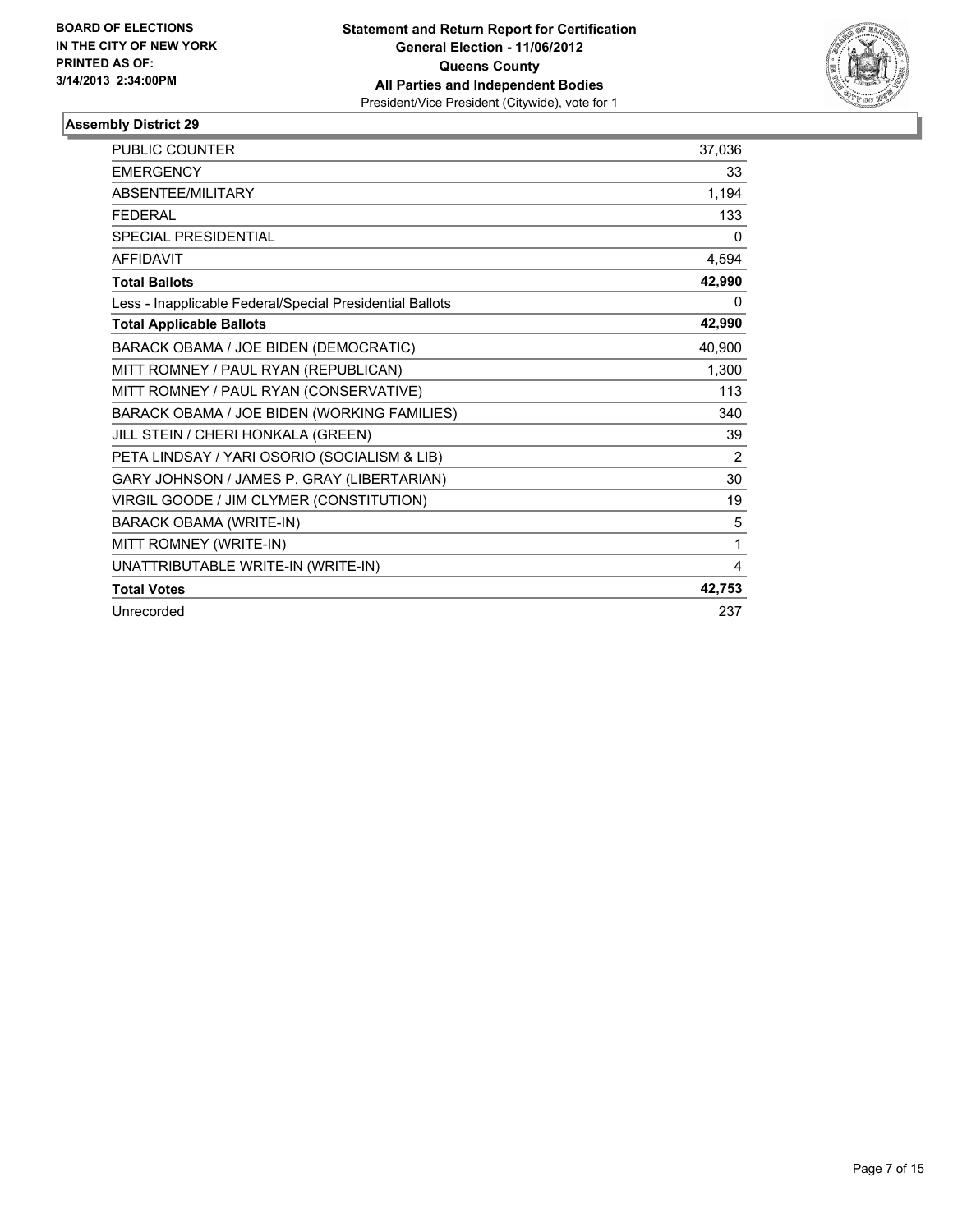

| <b>PUBLIC COUNTER</b>                                    | 29,698 |
|----------------------------------------------------------|--------|
| <b>EMERGENCY</b>                                         | 0      |
| <b>ABSENTEE/MILITARY</b>                                 | 942    |
| <b>FFDFRAI</b>                                           | 266    |
| <b>SPECIAL PRESIDENTIAL</b>                              | 0      |
| <b>AFFIDAVIT</b>                                         | 2,283  |
| <b>Total Ballots</b>                                     | 33,189 |
| Less - Inapplicable Federal/Special Presidential Ballots | 0      |
| <b>Total Applicable Ballots</b>                          | 33,189 |
| BARACK OBAMA / JOE BIDEN (DEMOCRATIC)                    | 22,184 |
| MITT ROMNEY / PAUL RYAN (REPUBLICAN)                     | 8,801  |
| MITT ROMNEY / PAUL RYAN (CONSERVATIVE)                   | 881    |
| BARACK OBAMA / JOE BIDEN (WORKING FAMILIES)              | 648    |
| JILL STEIN / CHERI HONKALA (GREEN)                       | 232    |
| PETA LINDSAY / YARI OSORIO (SOCIALISM & LIB)             | 14     |
| GARY JOHNSON / JAMES P. GRAY (LIBERTARIAN)               | 197    |
| VIRGIL GOODE / JIM CLYMER (CONSTITUTION)                 | 20     |
| <b>BARACK OBAMA (WRITE-IN)</b>                           | 4      |
| MITT ROMNEY (WRITE-IN)                                   | 1      |
| PATRICIA PRINZ (WRITE-IN)                                | 1      |
| ROSS C. ANDERSON (WRITE-IN)                              | 1      |
| TOM HOEFLING (WRITE-IN)                                  | 1      |
| UNATTRIBUTABLE WRITE-IN (WRITE-IN)                       | 28     |
| <b>Total Votes</b>                                       | 33,013 |
| Unrecorded                                               | 176    |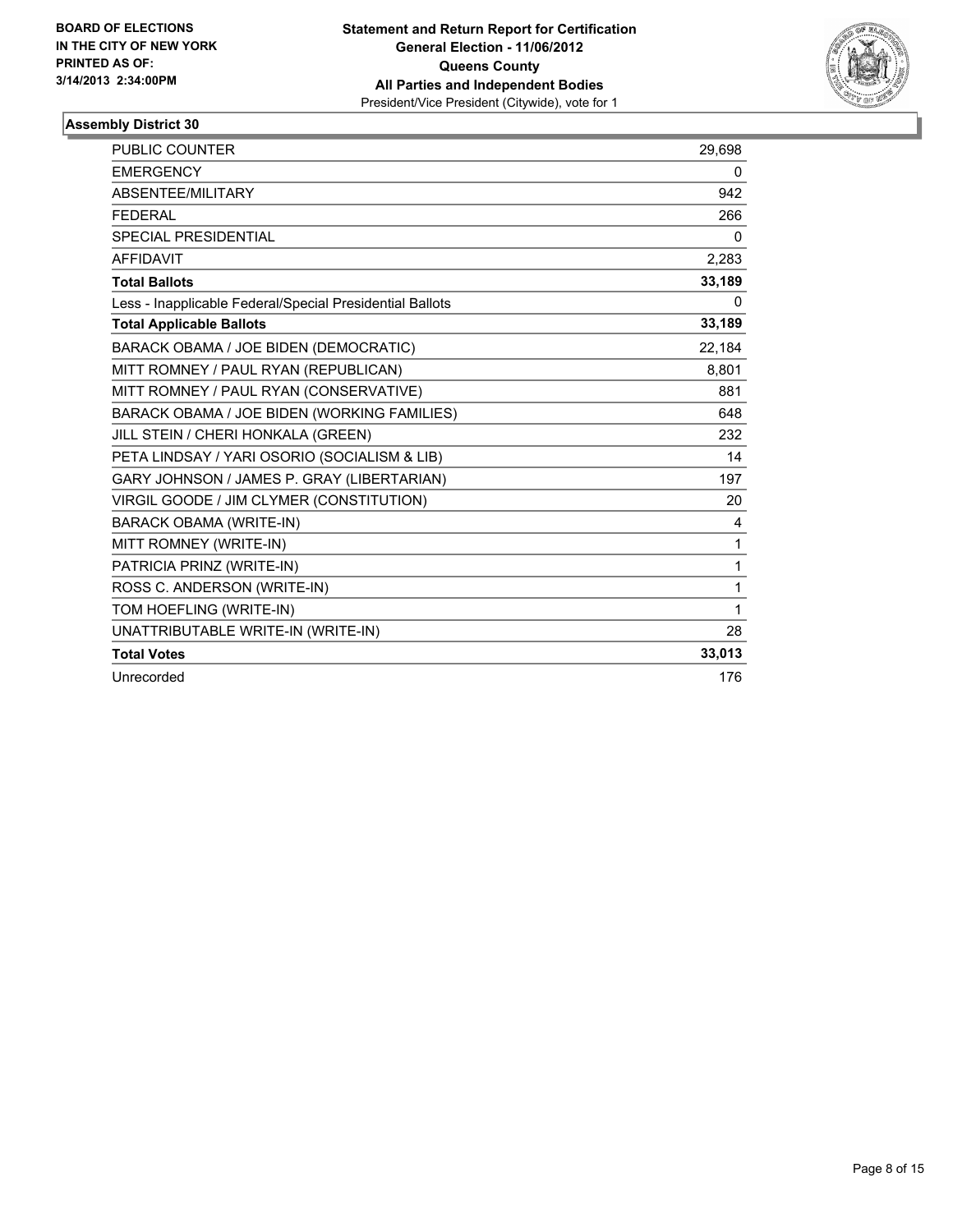

| <b>PUBLIC COUNTER</b>                                    | 23,934         |
|----------------------------------------------------------|----------------|
| <b>EMERGENCY</b>                                         | 0              |
| ABSENTEE/MILITARY                                        | 642            |
| <b>FFDFRAL</b>                                           | 116            |
| <b>SPECIAL PRESIDENTIAL</b>                              | 0              |
| <b>AFFIDAVIT</b>                                         | 7,383          |
| <b>Total Ballots</b>                                     | 32,075         |
| Less - Inapplicable Federal/Special Presidential Ballots | 0              |
| <b>Total Applicable Ballots</b>                          | 32,075         |
| BARACK OBAMA / JOE BIDEN (DEMOCRATIC)                    | 29,585         |
| MITT ROMNEY / PAUL RYAN (REPUBLICAN)                     | 1,469          |
| MITT ROMNEY / PAUL RYAN (CONSERVATIVE)                   | 146            |
| BARACK OBAMA / JOE BIDEN (WORKING FAMILIES)              | 315            |
| JILL STEIN / CHERI HONKALA (GREEN)                       | 25             |
| PETA LINDSAY / YARI OSORIO (SOCIALISM & LIB)             | 5              |
| GARY JOHNSON / JAMES P. GRAY (LIBERTARIAN)               | 31             |
| VIRGIL GOODE / JIM CLYMER (CONSTITUTION)                 | $\overline{7}$ |
| <b>BARACK OBAMA (WRITE-IN)</b>                           | 6              |
| UNATTRIBUTABLE WRITE-IN (WRITE-IN)                       | 10             |
| <b>Total Votes</b>                                       | 31,599         |
| Unrecorded                                               | 476            |

| <b>PUBLIC COUNTER</b>                                    | 35,853 |
|----------------------------------------------------------|--------|
| <b>EMERGENCY</b>                                         | 90     |
| <b>ABSENTEE/MILITARY</b>                                 | 740    |
| <b>FEDERAL</b>                                           | 109    |
| <b>SPECIAL PRESIDENTIAL</b>                              | 0      |
| <b>AFFIDAVIT</b>                                         | 4,588  |
| <b>Total Ballots</b>                                     | 41,380 |
| Less - Inapplicable Federal/Special Presidential Ballots | 0      |
| <b>Total Applicable Ballots</b>                          | 41,380 |
| BARACK OBAMA / JOE BIDEN (DEMOCRATIC)                    | 39,932 |
| MITT ROMNEY / PAUL RYAN (REPUBLICAN)                     | 676    |
| MITT ROMNEY / PAUL RYAN (CONSERVATIVE)                   | 46     |
| BARACK OBAMA / JOE BIDEN (WORKING FAMILIES)              | 339    |
| JILL STEIN / CHERI HONKALA (GREEN)                       | 38     |
| PETA LINDSAY / YARI OSORIO (SOCIALISM & LIB)             | 6      |
| GARY JOHNSON / JAMES P. GRAY (LIBERTARIAN)               | 16     |
| VIRGIL GOODE / JIM CLYMER (CONSTITUTION)                 | 8      |
| <b>BARACK OBAMA (WRITE-IN)</b>                           | 9      |
| UNATTRIBUTABLE WRITE-IN (WRITE-IN)                       | 9      |
| <b>Total Votes</b>                                       | 41,079 |
| Unrecorded                                               | 301    |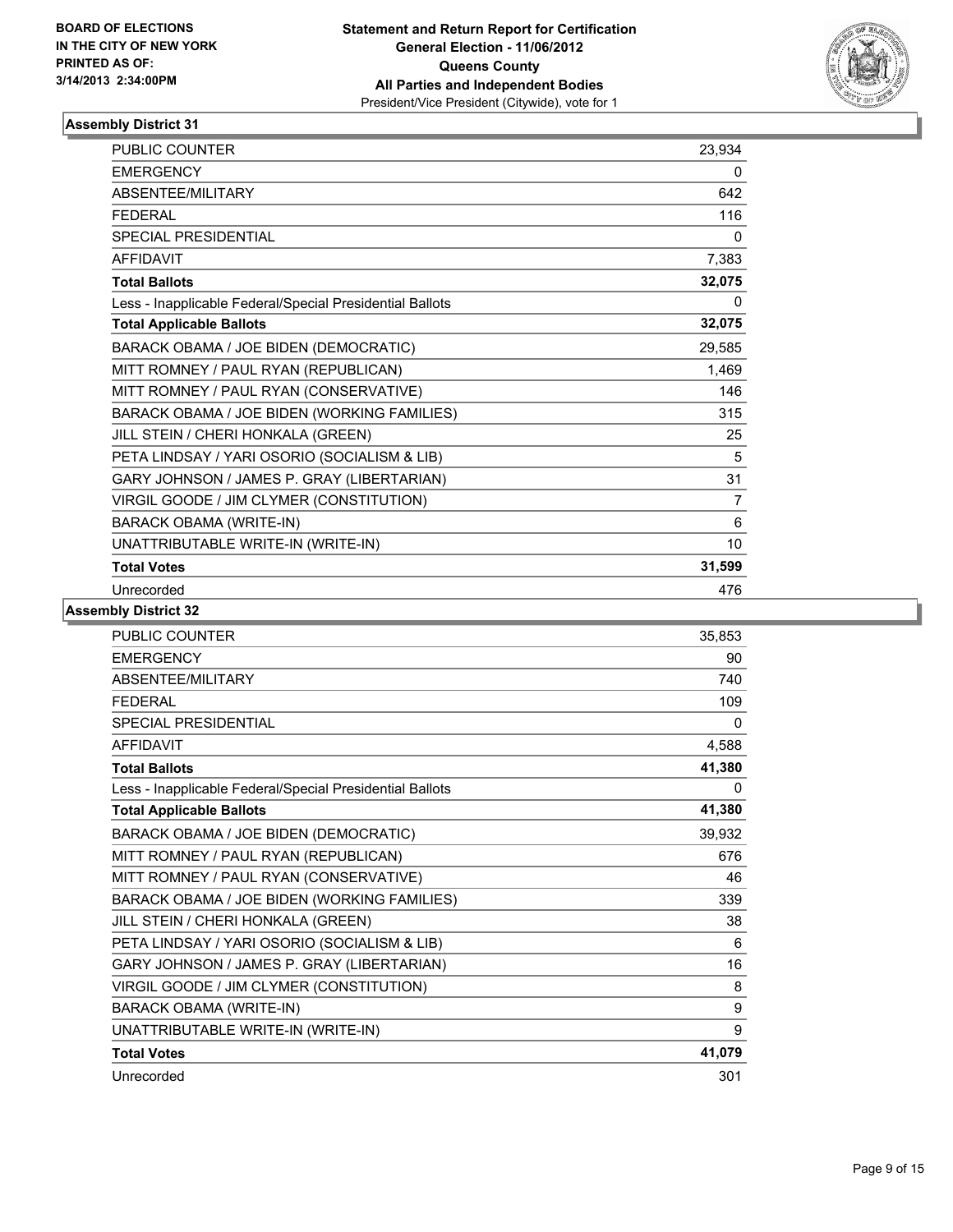

| <b>PUBLIC COUNTER</b>                                    | 40,655   |
|----------------------------------------------------------|----------|
| <b>EMERGENCY</b>                                         | 0        |
| <b>ABSENTEE/MILITARY</b>                                 | 1,058    |
| <b>FEDERAL</b>                                           | 162      |
| <b>SPECIAL PRESIDENTIAL</b>                              | $\Omega$ |
| <b>AFFIDAVIT</b>                                         | 3,500    |
| <b>Total Ballots</b>                                     | 45,375   |
| Less - Inapplicable Federal/Special Presidential Ballots | 0        |
| <b>Total Applicable Ballots</b>                          | 45,375   |
| BARACK OBAMA / JOE BIDEN (DEMOCRATIC)                    | 40,576   |
| MITT ROMNEY / PAUL RYAN (REPUBLICAN)                     | 3,478    |
| MITT ROMNEY / PAUL RYAN (CONSERVATIVE)                   | 419      |
| BARACK OBAMA / JOE BIDEN (WORKING FAMILIES)              | 523      |
| JILL STEIN / CHERI HONKALA (GREEN)                       | 65       |
| PETA LINDSAY / YARI OSORIO (SOCIALISM & LIB)             | 6        |
| GARY JOHNSON / JAMES P. GRAY (LIBERTARIAN)               | 67       |
| VIRGIL GOODE / JIM CLYMER (CONSTITUTION)                 | 19       |
| <b>BARACK OBAMA (WRITE-IN)</b>                           | 8        |
| DAVID SEGRE (WRITE-IN)                                   | 1        |
| UNATTRIBUTABLE WRITE-IN (WRITE-IN)                       | 12       |
| <b>Total Votes</b>                                       | 45,174   |
| Unrecorded                                               | 201      |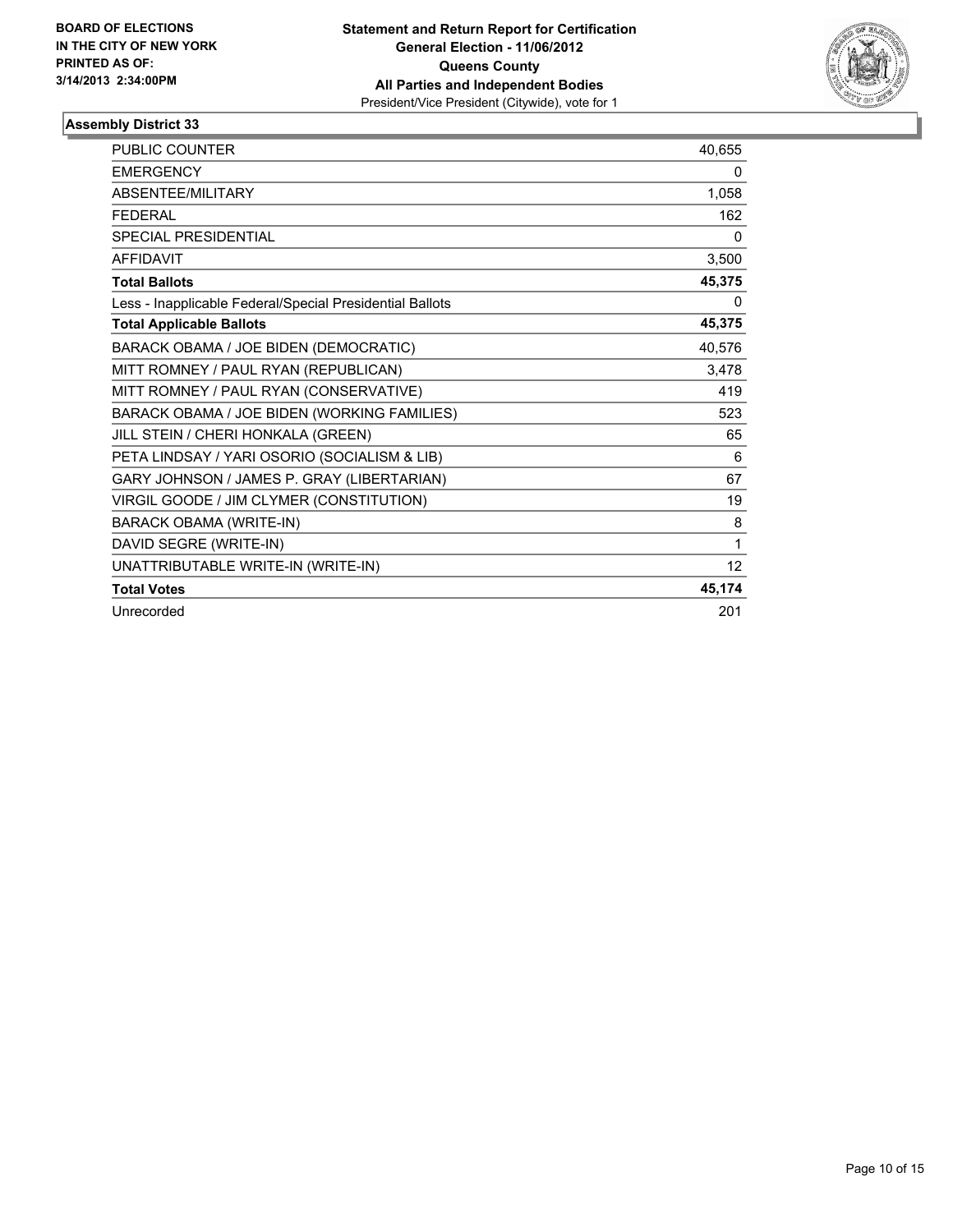

| <b>PUBLIC COUNTER</b>                                    | 22,602 |
|----------------------------------------------------------|--------|
| <b>EMERGENCY</b>                                         | 2      |
| ABSENTEE/MILITARY                                        | 495    |
| <b>FEDERAL</b>                                           | 214    |
| <b>SPECIAL PRESIDENTIAL</b>                              | 0      |
| <b>AFFIDAVIT</b>                                         | 2,529  |
| <b>Total Ballots</b>                                     | 25,842 |
| Less - Inapplicable Federal/Special Presidential Ballots | 0      |
| <b>Total Applicable Ballots</b>                          | 25,842 |
| BARACK OBAMA / JOE BIDEN (DEMOCRATIC)                    | 20,846 |
| MITT ROMNEY / PAUL RYAN (REPUBLICAN)                     | 3,668  |
| MITT ROMNEY / PAUL RYAN (CONSERVATIVE)                   | 285    |
| BARACK OBAMA / JOE BIDEN (WORKING FAMILIES)              | 534    |
| JILL STEIN / CHERI HONKALA (GREEN)                       | 133    |
| PETA LINDSAY / YARI OSORIO (SOCIALISM & LIB)             | 19     |
| GARY JOHNSON / JAMES P. GRAY (LIBERTARIAN)               | 97     |
| VIRGIL GOODE / JIM CLYMER (CONSTITUTION)                 | 5      |
| <b>BARACK OBAMA (WRITE-IN)</b>                           | 10     |
| JILL STEIN (WRITE-IN)                                    | 1      |
| MITT ROMNEY (WRITE-IN)                                   | 1      |
| ROSS C. ANDERSON (WRITE-IN)                              | 1      |
| UNATTRIBUTABLE WRITE-IN (WRITE-IN)                       | 15     |
| <b>Total Votes</b>                                       | 25,615 |
| Unrecorded                                               | 227    |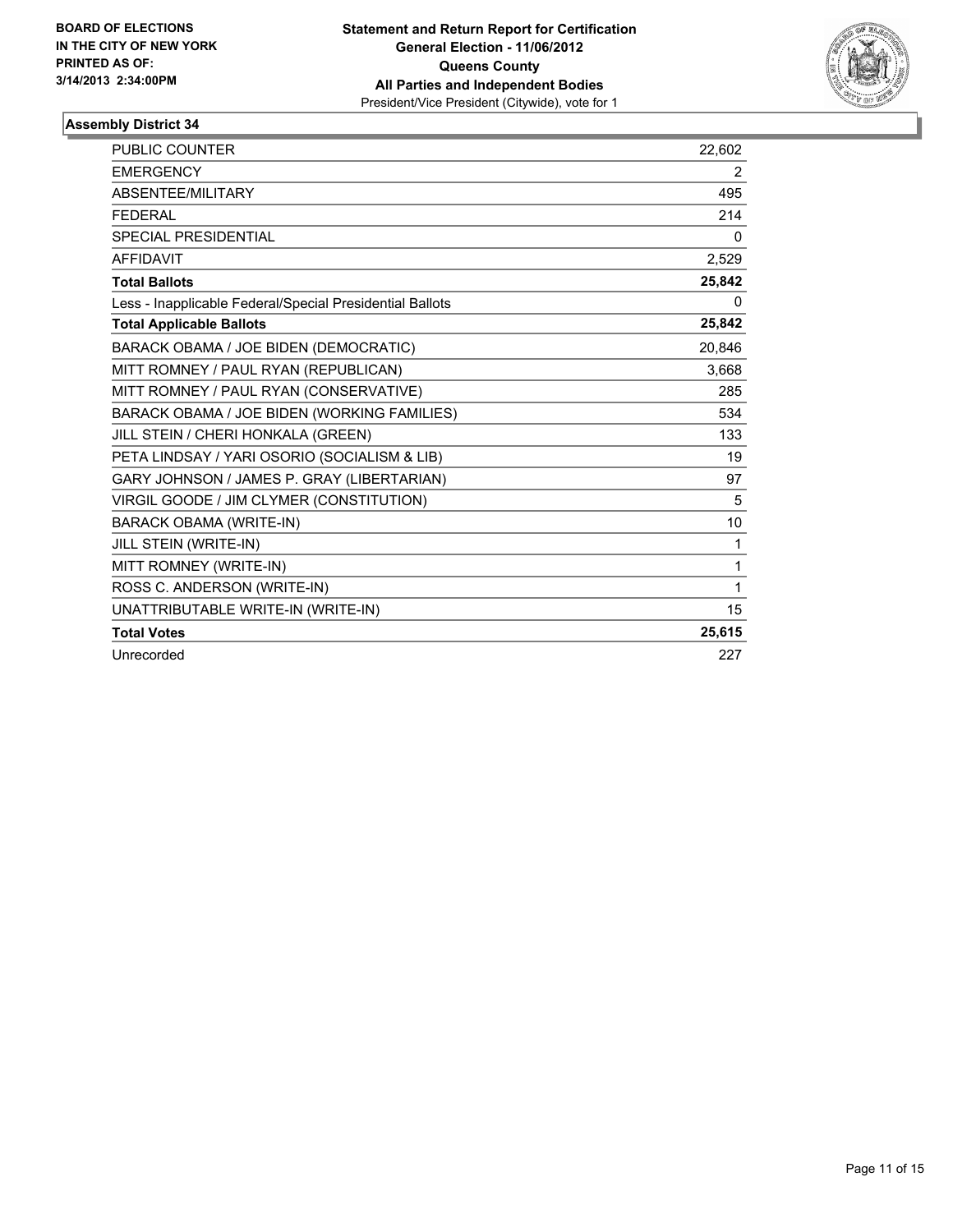

| <b>PUBLIC COUNTER</b>                                    | 21,821 |
|----------------------------------------------------------|--------|
| <b>EMERGENCY</b>                                         | 0      |
| ABSENTEE/MILITARY                                        | 655    |
| <b>FFDFRAL</b>                                           | 145    |
| <b>SPECIAL PRESIDENTIAL</b>                              | 0      |
| <b>AFFIDAVIT</b>                                         | 2,267  |
| <b>Total Ballots</b>                                     | 24,888 |
| Less - Inapplicable Federal/Special Presidential Ballots | 0      |
| <b>Total Applicable Ballots</b>                          | 24,888 |
| BARACK OBAMA / JOE BIDEN (DEMOCRATIC)                    | 21,293 |
| MITT ROMNEY / PAUL RYAN (REPUBLICAN)                     | 2,868  |
| MITT ROMNEY / PAUL RYAN (CONSERVATIVE)                   | 181    |
| BARACK OBAMA / JOE BIDEN (WORKING FAMILIES)              | 242    |
| JILL STEIN / CHERI HONKALA (GREEN)                       | 43     |
| PETA LINDSAY / YARI OSORIO (SOCIALISM & LIB)             | 13     |
| GARY JOHNSON / JAMES P. GRAY (LIBERTARIAN)               | 57     |
| VIRGIL GOODE / JIM CLYMER (CONSTITUTION)                 | 11     |
| <b>BARACK OBAMA (WRITE-IN)</b>                           | 8      |
| MITT ROMNEY (WRITE-IN)                                   | 3      |
| UNATTRIBUTABLE WRITE-IN (WRITE-IN)                       | 8      |
| <b>Total Votes</b>                                       | 24,727 |
| Unrecorded                                               | 161    |

| <b>PUBLIC COUNTER</b>                                    | 32,541       |
|----------------------------------------------------------|--------------|
| <b>EMERGENCY</b>                                         | 0            |
| ABSENTEE/MILITARY                                        | 863          |
| <b>FEDERAL</b>                                           | 508          |
| <b>SPECIAL PRESIDENTIAL</b>                              | $\mathbf{0}$ |
| <b>AFFIDAVIT</b>                                         | 3,104        |
| <b>Total Ballots</b>                                     | 37,016       |
| Less - Inapplicable Federal/Special Presidential Ballots | 0            |
| <b>Total Applicable Ballots</b>                          | 37,016       |
| BARACK OBAMA / JOE BIDEN (DEMOCRATIC)                    | 28,338       |
| MITT ROMNEY / PAUL RYAN (REPUBLICAN)                     | 6,143        |
| MITT ROMNEY / PAUL RYAN (CONSERVATIVE)                   | 471          |
| BARACK OBAMA / JOE BIDEN (WORKING FAMILIES)              | 965          |
| JILL STEIN / CHERI HONKALA (GREEN)                       | 383          |
| PETA LINDSAY / YARI OSORIO (SOCIALISM & LIB)             | 30           |
| GARY JOHNSON / JAMES P. GRAY (LIBERTARIAN)               | 348          |
| VIRGIL GOODE / JIM CLYMER (CONSTITUTION)                 | 11           |
| <b>BARACK OBAMA (WRITE-IN)</b>                           | 22           |
| MITT ROMNEY (WRITE-IN)                                   | 1            |
| ROSS C. ANDERSON (WRITE-IN)                              | 2            |
| UNATTRIBUTABLE WRITE-IN (WRITE-IN)                       | 47           |
| <b>Total Votes</b>                                       | 36,761       |
| Unrecorded                                               | 255          |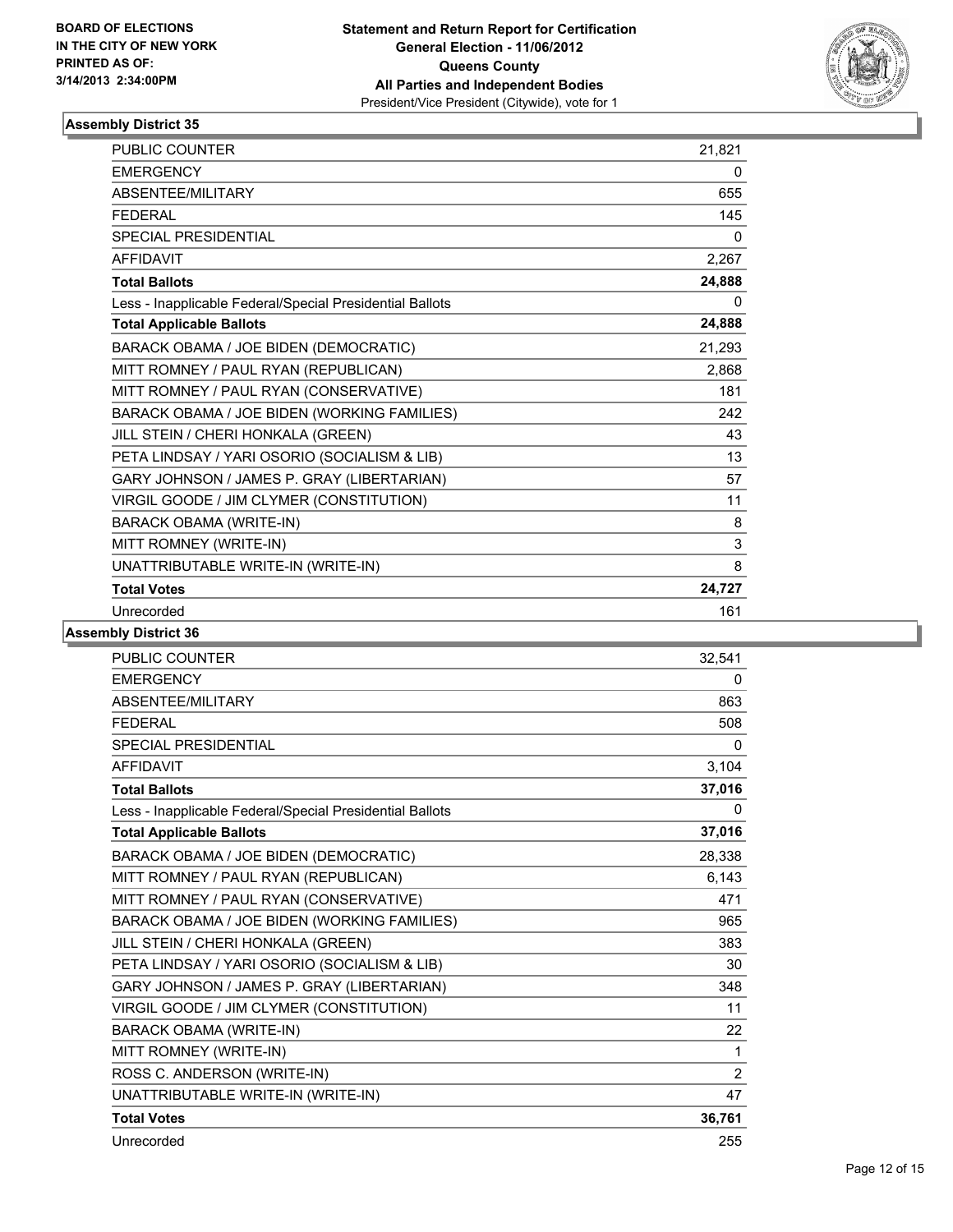

| <b>PUBLIC COUNTER</b>                                    | 27,998         |
|----------------------------------------------------------|----------------|
| <b>EMERGENCY</b>                                         | 19             |
| ABSENTEE/MILITARY                                        | 658            |
| <b>FEDERAL</b>                                           | 212            |
| SPECIAL PRESIDENTIAL                                     | $\mathbf{0}$   |
| <b>AFFIDAVIT</b>                                         | 3,209          |
| <b>Total Ballots</b>                                     | 32,096         |
| Less - Inapplicable Federal/Special Presidential Ballots | 0              |
| <b>Total Applicable Ballots</b>                          | 32,096         |
| BARACK OBAMA / JOE BIDEN (DEMOCRATIC)                    | 25,908         |
| MITT ROMNEY / PAUL RYAN (REPUBLICAN)                     | 4,285          |
| MITT ROMNEY / PAUL RYAN (CONSERVATIVE)                   | 385            |
| BARACK OBAMA / JOE BIDEN (WORKING FAMILIES)              | 774            |
| JILL STEIN / CHERI HONKALA (GREEN)                       | 236            |
| PETA LINDSAY / YARI OSORIO (SOCIALISM & LIB)             | 8              |
| GARY JOHNSON / JAMES P. GRAY (LIBERTARIAN)               | 210            |
| VIRGIL GOODE / JIM CLYMER (CONSTITUTION)                 | 9              |
| <b>BARACK OBAMA (WRITE-IN)</b>                           | 10             |
| MITT ROMNEY (WRITE-IN)                                   | 4              |
| ROSS C. ANDERSON (WRITE-IN)                              | $\overline{2}$ |
| STEPHEN DURHAM (WRITE-IN)                                | 1              |
| UNATTRIBUTABLE WRITE-IN (WRITE-IN)                       | 23             |
| <b>Total Votes</b>                                       | 31,855         |
| Unrecorded                                               | 241            |
|                                                          |                |

| PUBLIC COUNTER                                           | 23,243 |
|----------------------------------------------------------|--------|
| <b>EMERGENCY</b>                                         | 0      |
| ABSENTEE/MILITARY                                        | 409    |
| <b>FEDERAL</b>                                           | 91     |
| SPECIAL PRESIDENTIAL                                     | 0      |
| <b>AFFIDAVIT</b>                                         | 2,812  |
| <b>Total Ballots</b>                                     | 26,555 |
| Less - Inapplicable Federal/Special Presidential Ballots | 0      |
| <b>Total Applicable Ballots</b>                          | 26,555 |
| BARACK OBAMA / JOE BIDEN (DEMOCRATIC)                    | 20,785 |
| MITT ROMNEY / PAUL RYAN (REPUBLICAN)                     | 4,314  |
| MITT ROMNEY / PAUL RYAN (CONSERVATIVE)                   | 526    |
| BARACK OBAMA / JOE BIDEN (WORKING FAMILIES)              | 491    |
| JILL STEIN / CHERI HONKALA (GREEN)                       | 108    |
| PETA LINDSAY / YARI OSORIO (SOCIALISM & LIB)             | 9      |
| GARY JOHNSON / JAMES P. GRAY (LIBERTARIAN)               | 87     |
| VIRGIL GOODE / JIM CLYMER (CONSTITUTION)                 | 16     |
| <b>BARACK OBAMA (WRITE-IN)</b>                           | 7      |
| UNATTRIBUTABLE WRITE-IN (WRITE-IN)                       | 18     |
| <b>Total Votes</b>                                       | 26,361 |
| Unrecorded                                               | 194    |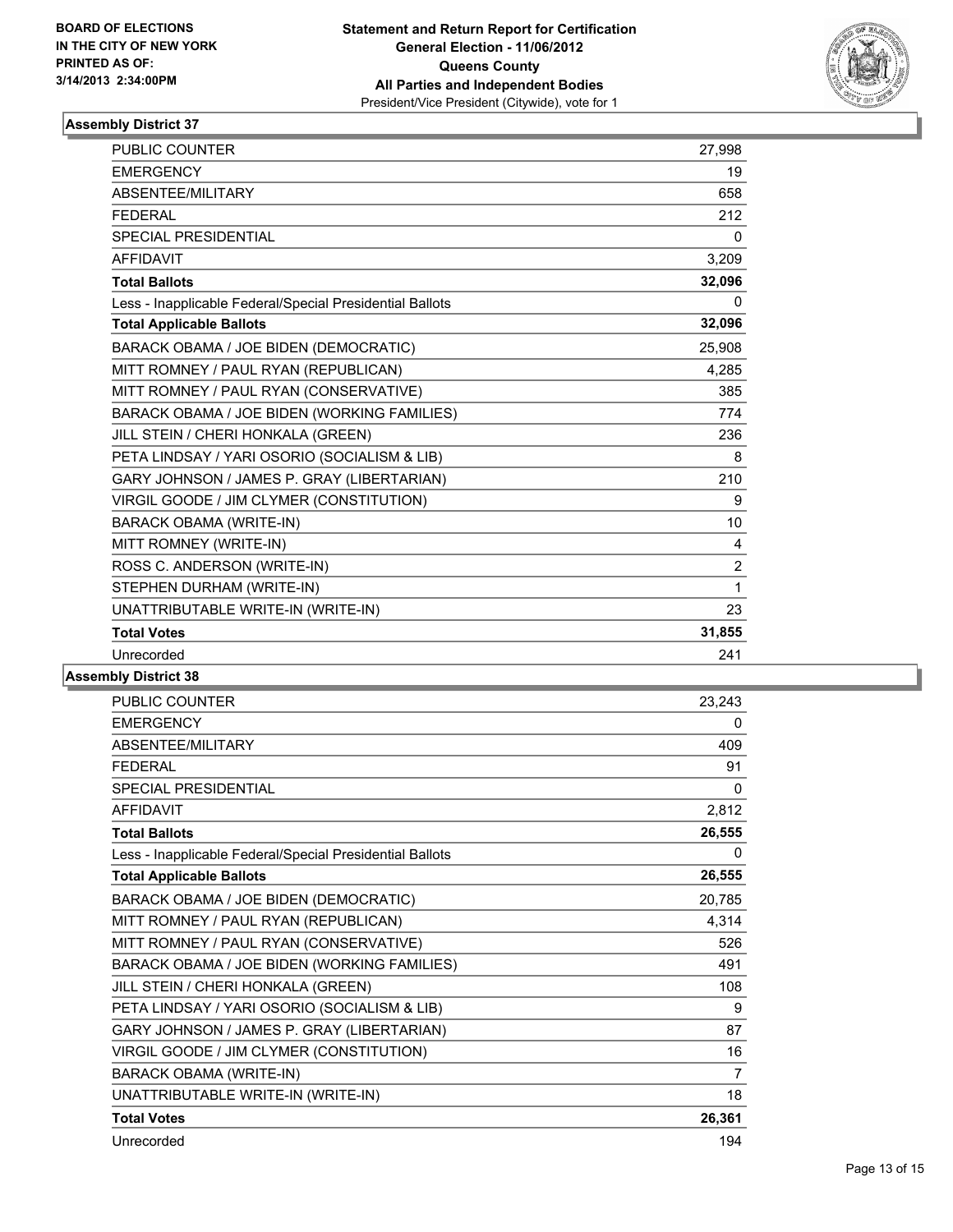

| <b>PUBLIC COUNTER</b>                                    | 17,718 |
|----------------------------------------------------------|--------|
| <b>EMERGENCY</b>                                         | 0      |
| ABSENTEE/MILITARY                                        | 348    |
| <b>FEDERAL</b>                                           | 160    |
| <b>SPECIAL PRESIDENTIAL</b>                              | 0      |
| <b>AFFIDAVIT</b>                                         | 1,991  |
| <b>Total Ballots</b>                                     | 20,217 |
| Less - Inapplicable Federal/Special Presidential Ballots | 0      |
| <b>Total Applicable Ballots</b>                          | 20,217 |
| BARACK OBAMA / JOE BIDEN (DEMOCRATIC)                    | 16,586 |
| MITT ROMNEY / PAUL RYAN (REPUBLICAN)                     | 2,697  |
| MITT ROMNEY / PAUL RYAN (CONSERVATIVE)                   | 165    |
| BARACK OBAMA / JOE BIDEN (WORKING FAMILIES)              | 389    |
| JILL STEIN / CHERI HONKALA (GREEN)                       | 95     |
| PETA LINDSAY / YARI OSORIO (SOCIALISM & LIB)             | 10     |
| GARY JOHNSON / JAMES P. GRAY (LIBERTARIAN)               | 63     |
| VIRGIL GOODE / JIM CLYMER (CONSTITUTION)                 | 6      |
| <b>BARACK OBAMA (WRITE-IN)</b>                           | 5      |
| MITT ROMNEY (WRITE-IN)                                   | 1      |
| ROSS C. ANDERSON (WRITE-IN)                              | 1      |
| UNATTRIBUTABLE WRITE-IN (WRITE-IN)                       | 14     |
| <b>Total Votes</b>                                       | 20,032 |
| Unrecorded                                               | 185    |

| <b>PUBLIC COUNTER</b>                                    | 21,100 |
|----------------------------------------------------------|--------|
| <b>EMERGENCY</b>                                         | 7      |
| <b>ABSENTEE/MILITARY</b>                                 | 848    |
| <b>FFDFRAL</b>                                           | 171    |
| <b>SPECIAL PRESIDENTIAL</b>                              | 0      |
| <b>AFFIDAVIT</b>                                         | 1,566  |
| <b>Total Ballots</b>                                     | 23,692 |
| Less - Inapplicable Federal/Special Presidential Ballots | 0      |
| <b>Total Applicable Ballots</b>                          | 23,692 |
| BARACK OBAMA / JOE BIDEN (DEMOCRATIC)                    | 16,949 |
| MITT ROMNEY / PAUL RYAN (REPUBLICAN)                     | 5,531  |
| MITT ROMNEY / PAUL RYAN (CONSERVATIVE)                   | 423    |
| BARACK OBAMA / JOE BIDEN (WORKING FAMILIES)              | 310    |
| JILL STEIN / CHERI HONKALA (GREEN)                       | 101    |
| PETA LINDSAY / YARI OSORIO (SOCIALISM & LIB)             | 5      |
| GARY JOHNSON / JAMES P. GRAY (LIBERTARIAN)               | 89     |
| VIRGIL GOODE / JIM CLYMER (CONSTITUTION)                 | 13     |
| <b>BARACK OBAMA (WRITE-IN)</b>                           | 3      |
| UNATTRIBUTABLE WRITE-IN (WRITE-IN)                       | 12     |
| <b>Total Votes</b>                                       | 23,436 |
| Unrecorded                                               | 256    |